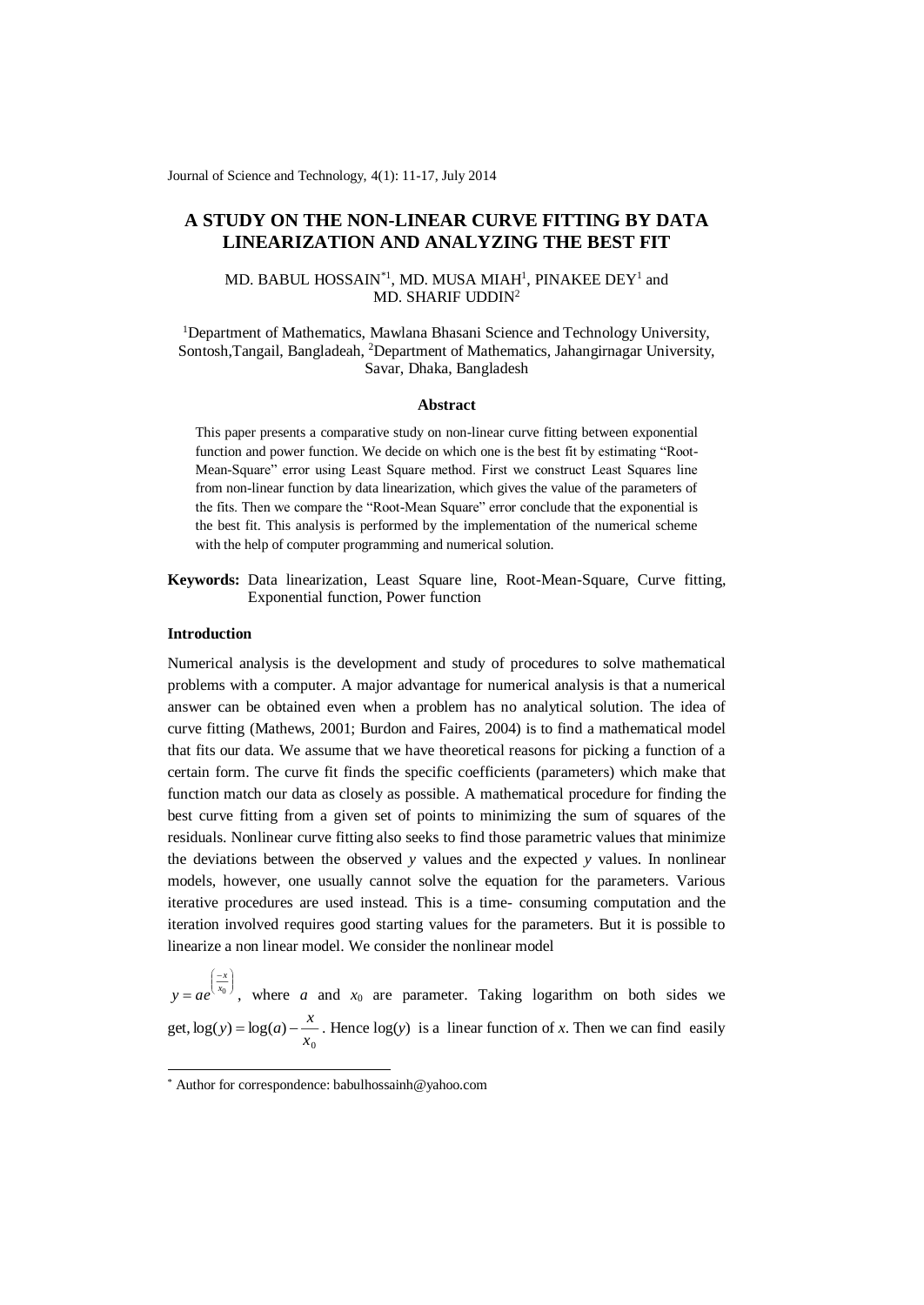the value of parameters after solving normal equations. The least squares approximation (Burdon and Faires, 2004) is one way to compare the errors or deviations. Least square is a mathematical optimization technique, which attempts to find a function, which closely approximates the data. Then analyze the 'Root- Mean Square' error we obtain the best fit (Jupp, 1978). All of the figures are generated by computer programming code in MATLAB 7.0 (Littlefield and Hanselman, 2005).

#### **Technique of Error analysis and Linearization**

### *Maximum error, Average error and Root-Mean- Square:*

In science and engineering it is often the case that an experiment produces a set of data points  $(x_1, y_1), (x_2, y_2), \dots \dots \dots (x_n, y_n)$  where abscissas  $\{x_k\}$  are distinct .One goal of numerical methods is to determine a formula  $y = f(x)$  that relates these variables.

Usually, a class of allows the formula is chosen and then coefficients must be determined. We emphasize the class of linear function of the form

$$
y = f(x) = Ax + B \tag{1}
$$

If all the numerical values  $\{x_k\}$ ,  $\{y_k\}$  are known to several significant digits of accuracy, then polynomial interpolation can be used successfully, otherwise it cannot. Some experiments are devised using specialized equipment so that the data points will have at least five digits of accuracy. However, many experiments are done with equipment that is reliable only to three or fewer digits of accuracy. Often there is an experimental error in the measurements, and although three digits are recorded for the values  $\{x_k\}$  and  $\{y_k\}$ ,

It is realized that the true value 
$$
f(xk)
$$
 satisfies  $f(x_k) = y_k + e_k$  (2)

where  $e_k$  is the measurement error (Mathews, 2001). We find the best linear approximation form (1) that goes near (not always through) the points. The error or residuals are  $e_k = f(x_k) - y_k$  for  $1 \le k \le n$ . There are several norms that can be used with the residuals in equation (2) to measure how far the curve  $y = f(x)$  lies from the data.

Maximum error: 
$$
E_{\infty}(f) = \max_{1 \le k \le n} \left\{ f(x_k) - y_k \right\}
$$
 (3)

Average error: 
$$
E_1(f) = \frac{1}{n} \sum_{k=1}^{n} |f(x_k) - y_k|
$$
 (4)

Root-Mean- Square Error: 
$$
E_2(f) = \sqrt{\frac{1}{n} \sum_{k=1}^{n} \{f(x_k) - y_k\}^2}
$$
 (5)

#### *Least square line*

The least squares method is the most convenient procedure for determining best linear approximations. The linear least squares fitting technique (Gerald and Whealthey, 1994; Burdon and Faires, 2004) is the simplest and most commonly applied form of linear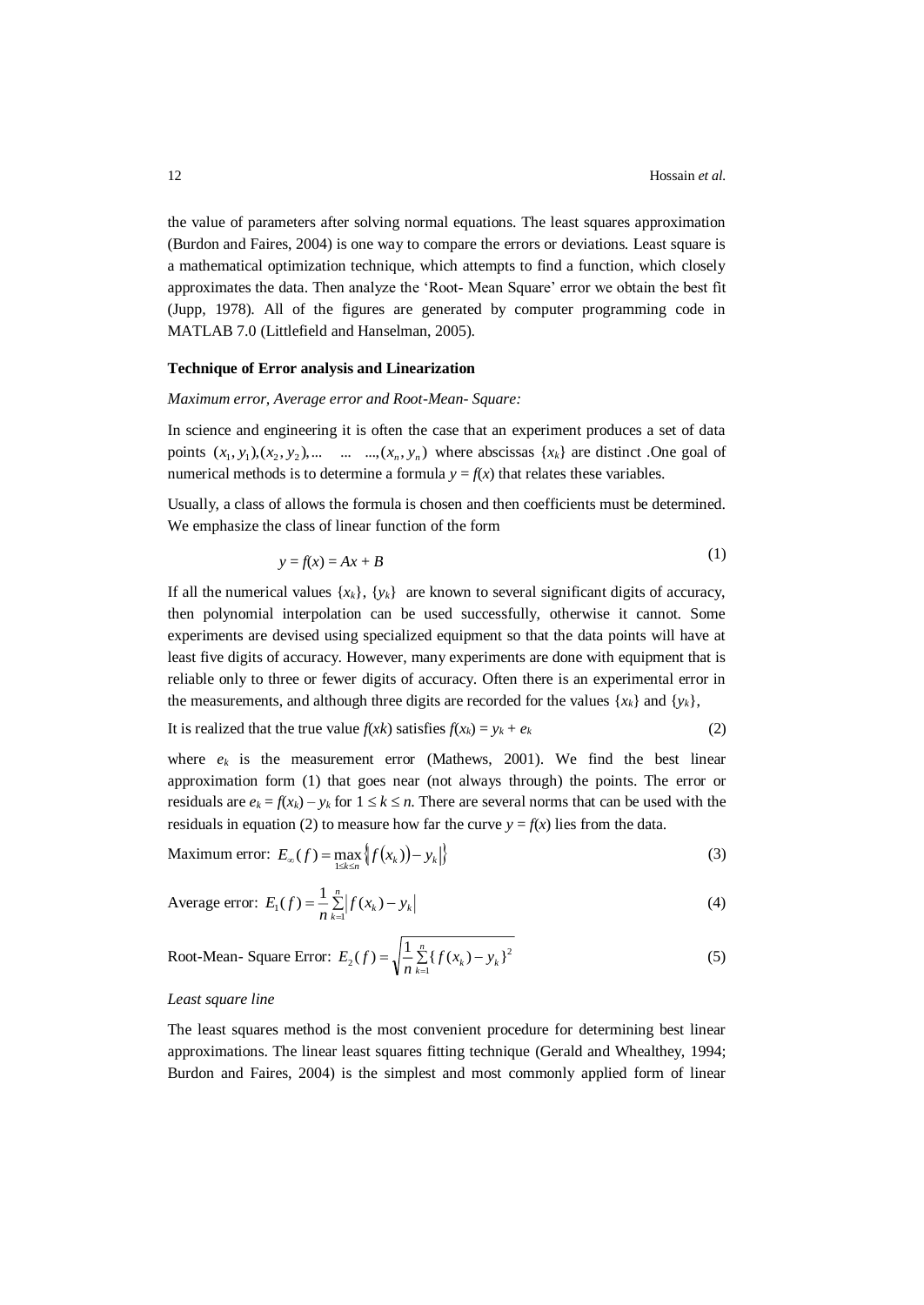regression and provides a solution to the problem of finding the best fitting straight line through a set of points. The simplest form of modeling is linear regression, which is the prediction of one variable from another when the relationship between them is assumed to be linear. The coefficients of the least square line  $y = Ax + B$  are the solution of the following linear system, known as the normal equations:

$$
\left(\sum_{k=1}^{n} x_k^2 \right) A + \left(\sum_{k=1}^{n} x_k \right) B = \left(\sum_{k=1}^{n} x_k y_k \right) \left(\sum_{k=1}^{n} x_k \right) A + nB = \sum_{k=1}^{n} y_k \tag{6}
$$

The vertical distance  $d_k$  from the data points  $(x_k y_k)$  to the point  $(x_k, mx_k + b)$  on the line is  $dk = Ax_k + B - y_k$ . Minimize the sum of the squares of the vertical distance  $d_k$ :

$$
E(A, B) = \sum_{k=1}^{n} (Ax_k + B - y_k)^2 = \sum_{k=1}^{n} d_k^2
$$
 (7)

The minimum value of  $E(A, B)$  is determined by setting the partial derivatives  $\frac{\partial E}{\partial A}$ *E* д д

and  $\frac{\partial E}{\partial B}$ *E* д  $\frac{\partial E}{\partial \rho}$  equal to zero (where {*x<sub>k</sub>*} and {*y<sub>k</sub>*} are constant and *A* and B are variables). Then normal equations which minimize the errors are

$$
A\sum_{k=1}^{n} x_k^2 + B\sum_{k=1}^{n} x_k - \sum_{k=1}^{n} x_k y_k = 0
$$
\n(8)

$$
A\sum_{k=1}^{n} x_k + nB - \sum_{k=1}^{n} y_k = 0
$$
\n(9)

Equation (8) and (9) can be rearranged in the standard form for a system which gives the value of *A* and *B*.

## *Linearization of Exponential and Power Function:*

Suppose an exponential function  $y = ce^{Ax}$  is generated by Points.  $(x_1, y_1)$ ,  $(x_2, y_2)$ , ...,  $(x_n, y_n)$  $y_n$ ) To linearize  $y = ce^{Ax}$  (Atkinson and Kendal, 1994; Beets, 1998; Jupp, 1978; Mathews, 2001) taking logarithm and introducing new variables

$$
Y = \ln(y), X = x \text{ and } B = \ln(c) \tag{10}
$$

The linear relation between *X* and *Y* is  $Y = AX + B$ .

The normal equations for the Exponential function are

$$
\left(\sum_{k=1}^{n} x_k^2\right) A + \left(\sum_{k=1}^{n} x_k\right) B = \left(\sum_{k=1}^{n} x_k y_k\right) \right] \tag{11}
$$
\n
$$
\left(\sum_{k=1}^{n} x_k\right) A + nB = \sum_{k=1}^{n} y_k
$$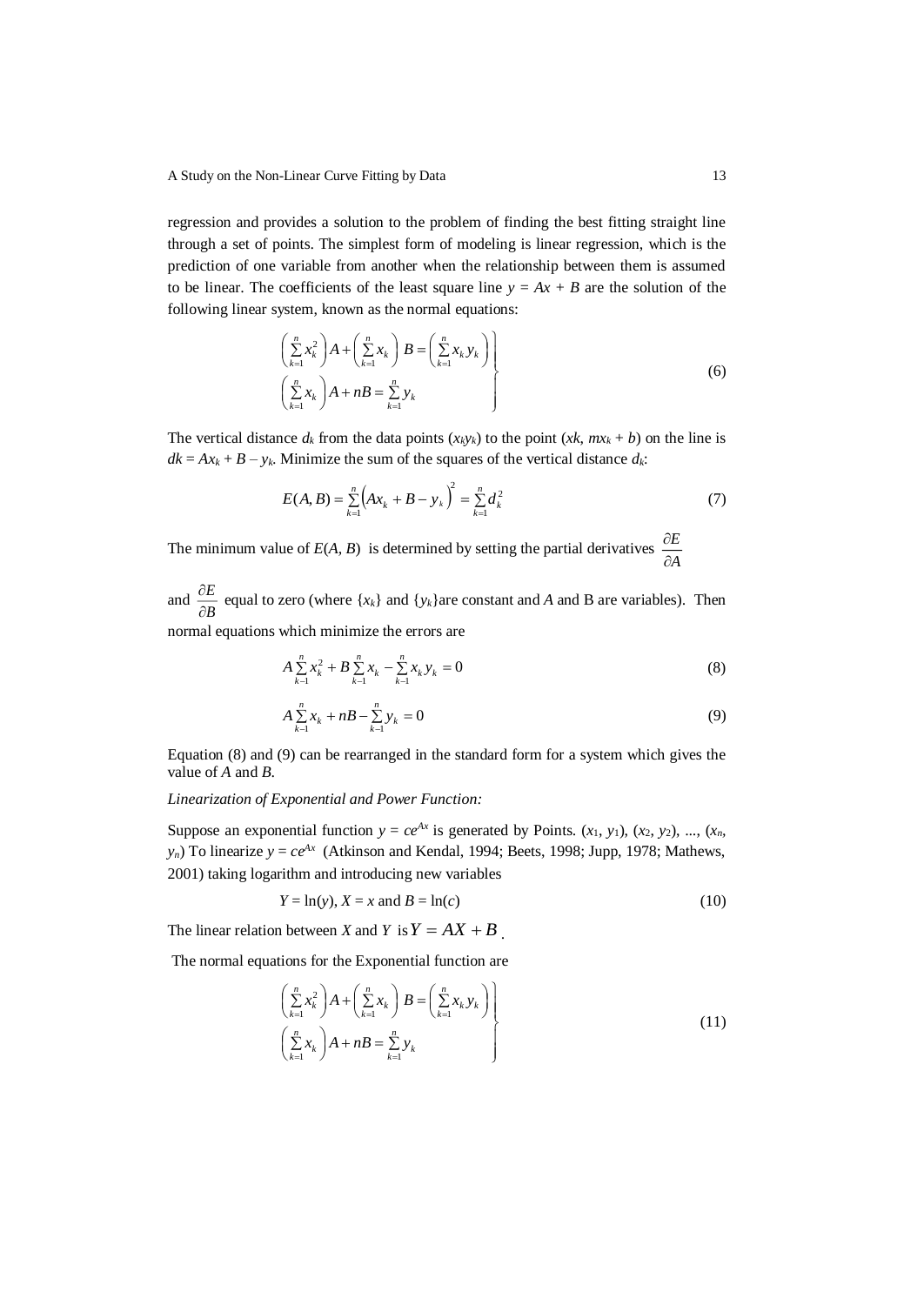$$
C = e^B \tag{12}
$$

Again we want to linearize a power function of the form

$$
y = cx^A \tag{13}
$$

Taking logarithm and introducing new variables in (13), the linear relation is

$$
Y = AX + B \tag{14}
$$

Where

$$
Y = \ln(y), X = x \text{ and } B = \ln(c) \tag{15}
$$

The normal equations for power function are

$$
\left(\sum_{k=1}^{n} x_k^2\right) A + \left(\sum_{k=1}^{n} x_k\right) B = \left(\sum_{k=1}^{n} x_k y_k\right) \left(\sum_{k=1}^{n} x_k\right) A + nB = \sum_{k=1}^{n} y_k
$$
\n(16)

After have been found the value of *A* and *B* we can determine the value of parameter *c* from equation (15).

### **Results and Discussions**

To demonstrate the comparison between exponential curve fit and power curve fit let us consider the data points (1.0, 2.0), (2.0, 4.0), (3.0, 8.0), (4.0, 13.0), (5.0, 21.0).

Exponential fit ( $y = Ce^{Ax}$ ) : Our transformed equation is  $Y = AX + B$ , where  $Y = \ln(y)$ ,  $X =$ *x* and  $B = \ln(c)$ 

The normal equations for finding *A* and *B* are

$$
\left(\sum_{k=1}^{n} x_k^2\right) A + \left(\sum_{k=1}^{n} x_k\right) B = \left(\sum_{k=1}^{n} x_k y_k\right) \left(\sum_{k=1}^{n} x_k\right) A + nB = \sum_{k=1}^{n} y_k \tag{17}
$$

**Table 1. Obtaining coefficients of the normal equations for the transformed data points**  $\{(X_k, Y_k)\}$ 

| $x_k$ | $y_k$ | $\chi_k$        | $y_k = \ln(y_k)$     |                   | $X_kY_k$                 |
|-------|-------|-----------------|----------------------|-------------------|--------------------------|
|       |       |                 | 0.69315              |                   | 0.69315                  |
|       |       |                 | 1.38630              |                   | 2.77260                  |
| 3     |       |                 | 2.07945              |                   | 6.23835                  |
| 4     | 13    | 4               | 2.56495              | 16                | 10.25980                 |
|       | 21    |                 | 3.04452              | 25                | 15.22260                 |
|       |       | $\sum X_k = 15$ | $\sum X_k = 9.76834$ | $\sum X_i^2 = 55$ | $\sum X_k Y_k = 35.1868$ |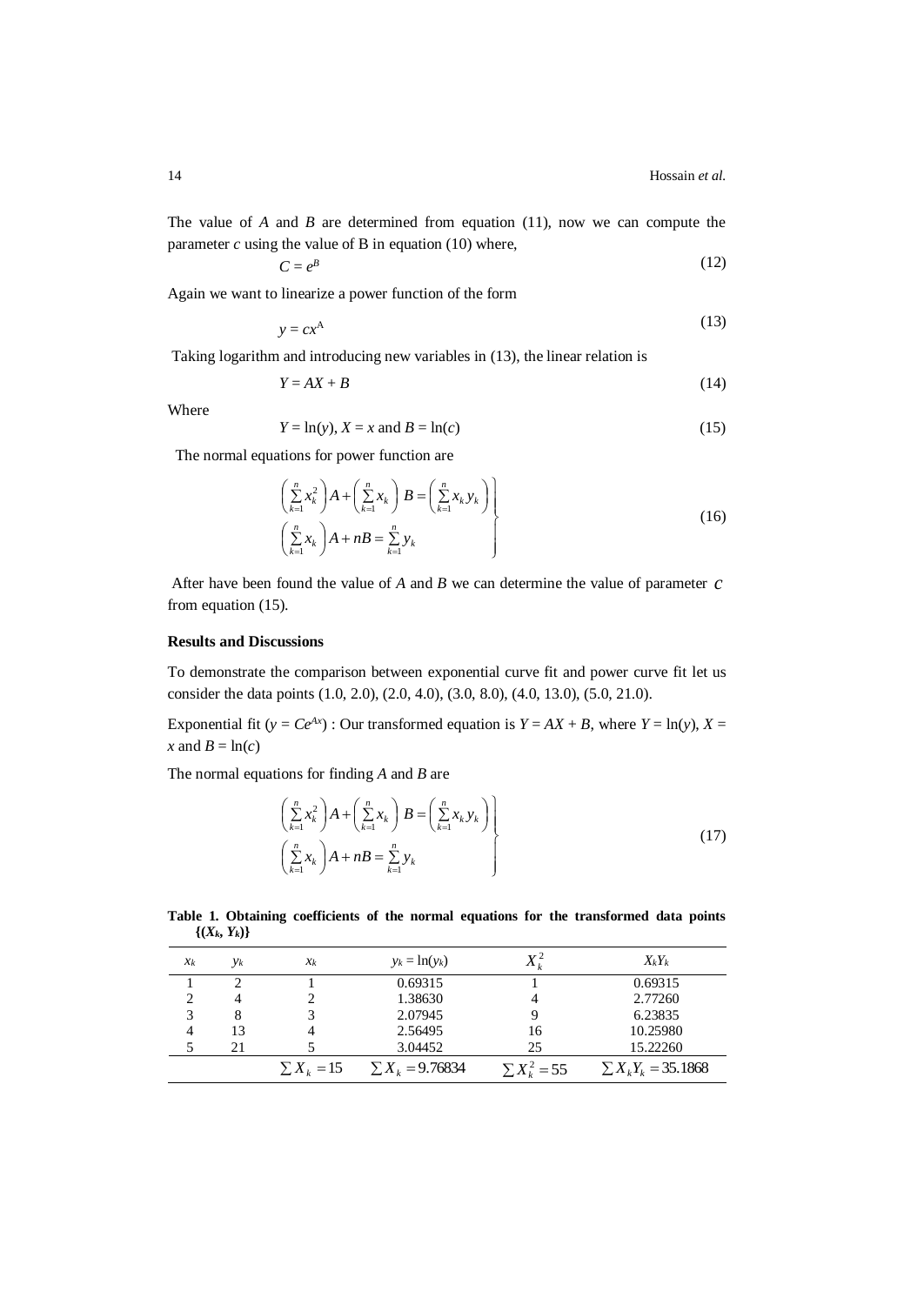Now the normal equations are reduced to linear system which can be written as

$$
55A + 15B = 35.1868
$$
  

$$
15A + 5B = 9.76834
$$
 (18)

Solving the above linear system we found the value of *A* and *B* are 0.588178 and 0.189134 respectively. Then *C* is obtained by exp  $(0.189134) = 1.2082$  and the exponential fit  $y = 1.2082e^{0.58818x}$ .



**Fig. 1.** Exponential fit.

Power fit ( $y = Cx^A$ ) : Our transformed equation is  $Y = AX + B$ ; where  $Y = \ln(y)$ ,  $X = x$  and  $B = \ln(c)$ .

The normal equations for finding *A* and *B* are

$$
\left(\sum_{k=1}^{n} x_k^2\right) A + \left(\sum_{k=1}^{n} x_k\right) B = \left(\sum_{k=1}^{n} x_k y_k\right) \left(\sum_{k=1}^{n} x_k\right) A + nB = \sum_{k=1}^{n} y_k \tag{19}
$$

**Table 2. Obtaining coefficients of the normal equations for the transformed data points**  $\{(X_k, Y_k)\}$ 

| $x_k$ | $y_k$                       | $x_k$                | $y_k = \ln(y_k)$     | $X_k^2$                | $X_kY_k$                  |
|-------|-----------------------------|----------------------|----------------------|------------------------|---------------------------|
|       | $\mathcal{D}_{\mathcal{L}}$ |                      | 0.69315              |                        |                           |
|       | 4                           | 0.69315              | 1.38630              | 0.48045                | 0.96091                   |
|       | 8                           | 1.09861              | 2.07945              | 1.20695                | 2.28451                   |
|       | 13                          | 1.38629              | 2.56495              | 1.92180                | 3.55577                   |
|       | 21                          | 1.60943              | 3.04452              | 2.59027                | 4.89995                   |
|       |                             | 4.78748 = $\sum X_k$ | 9.76834 = $\sum X_k$ | 6.19947 = $\sum X_i^2$ | 11.70114 = $\sum X_i Y_i$ |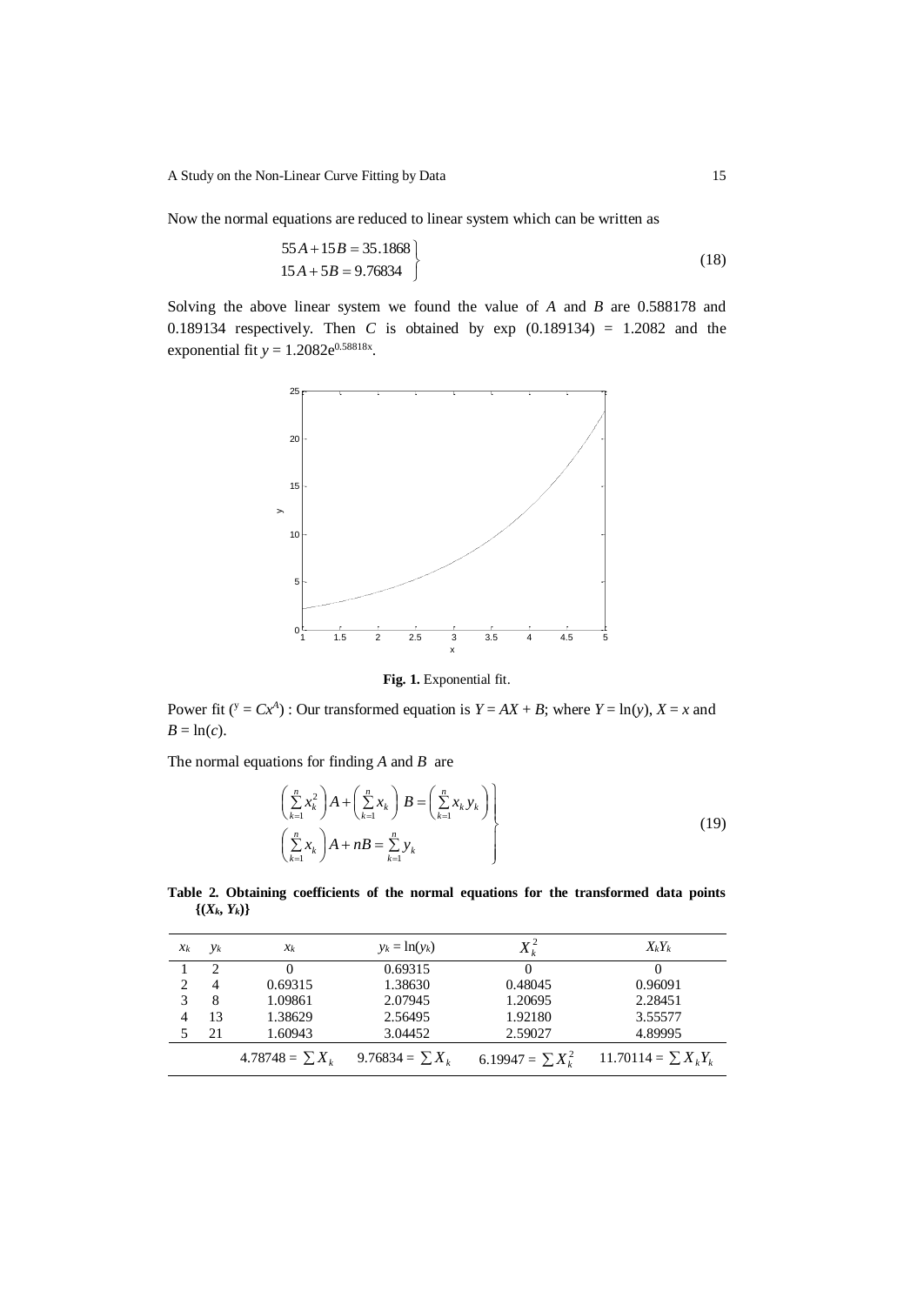Consequently the resulting linear system is

$$
6.1994 A + 4.78748 B = 11.70114
$$
  
7.78748 A + 5B = 9.76834 (20)

The solution of the linear system is  $A = 1.45343$  and  $B = 0.56202$ . Then *C* is obtained by  $C = \exp(0.56202) = 1.75421$ , and we obtain the power fit  $y = 1.75421x^{1.45343}$ .



**Fig. 2.** Power Fit.

|  | Table 3. Calculation of Root-Mean-Square errors |  |
|--|-------------------------------------------------|--|
|  |                                                 |  |

| $x_k$          | $y_k$          | $y_k = 1.2082e^{0.58818xk}$ | $e^{k}$    | $ e_k ^2$                    | $y_k = 1.75421x^{1.45343}$ | $e^{k}$    | $ e_k ^2$                 |
|----------------|----------------|-----------------------------|------------|------------------------------|----------------------------|------------|---------------------------|
| 1              | 2              | 2.17562                     | 0.17562    | 0.03084                      | 1.75421                    | $-0.24579$ | 0.06041                   |
| $\overline{2}$ | $\overline{4}$ | 3.91765                     | $-0.08235$ | 0.00678                      | 4.80405                    | 0.80405    | 0.6465                    |
| 3              | 8              | 7.05454                     | $-0.94546$ | 0.89389                      | 8.66052                    | 0.66052    | 0.43629                   |
| $\overline{4}$ | 13             | 12.70317                    | $-0.29683$ | 0.08811                      | 13.1563                    | 0.1563     | 0.02443                   |
| 5              | 21             | 22.87470                    | 1.8747     | 3.5145                       | 18.1964                    | $-2.8036$  | 7.86017                   |
|                |                |                             |            | $\Sigma  e_k ^2 =$<br>4.5341 |                            |            | $\Sigma  e_k ^2 = 9.0278$ |

The Root-Mean-Square errors of the exponential fit and power fit are respectively  $\approx$  $0.952273$ and  $\approx 1.3412$ .